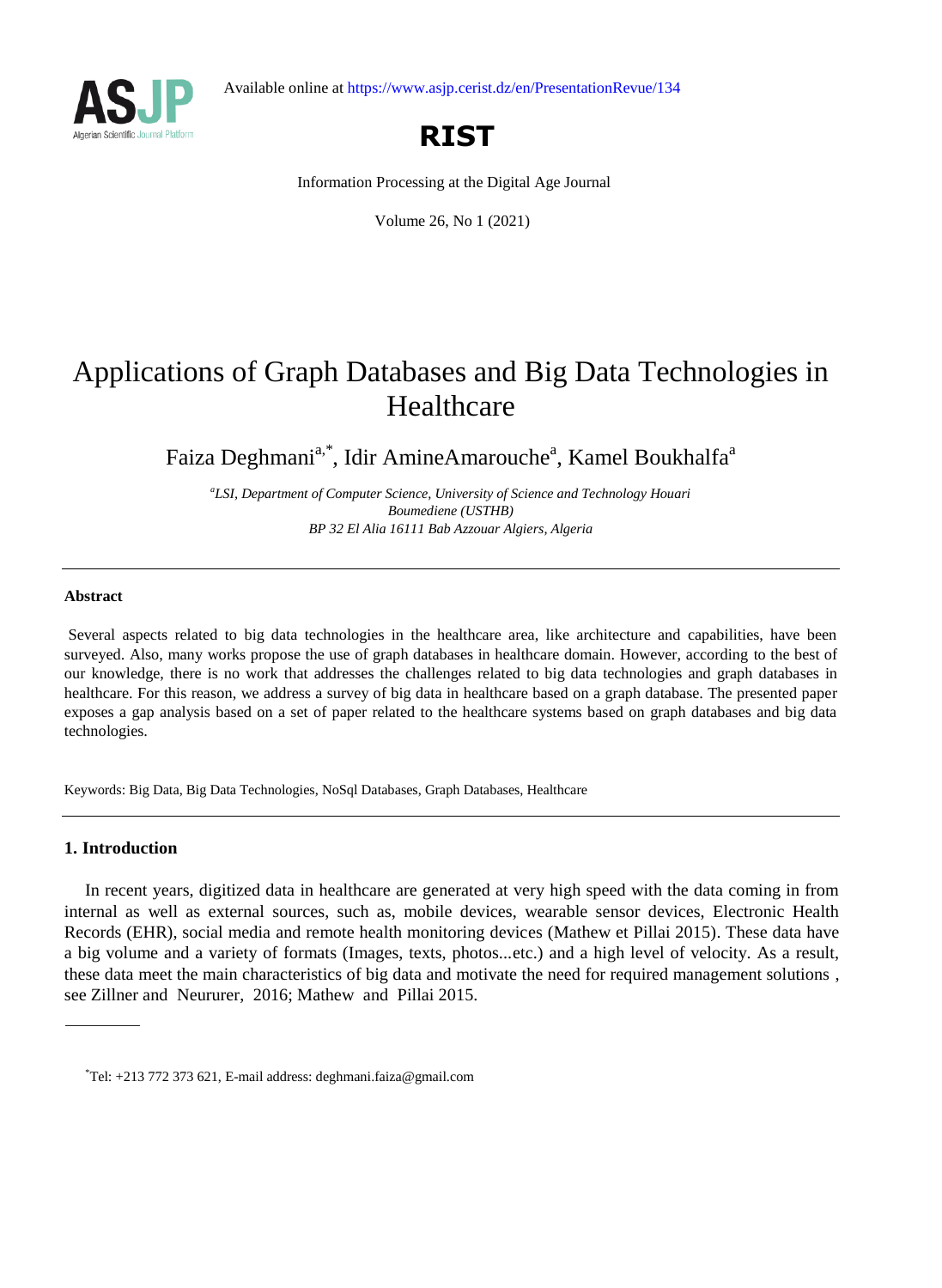Furthermore, rising rates of chronic diseases, increased population, need for evidence-based medicine, inability to process and get insight from ever-increasing heterogeneous health data are also drivers for adopting big data solutions in healthcare field, Mathew and Pillai, 2015. Big data technologies should provide capabilities to manage massive data available in the healthcare industry which need to work on prediction, prevention and personalization to improve their outcomes and the quality of patient care, Mathew and Pillai, 2015.

This trend can be explained by the limits encountered by relational databases, which are not designed to effectively cope with such large quantities of data and promote the development of NoSQL databases, Fraczek and Plechawska-Wojcik, 2017. Several works, show that NoSQL databases provide significant advantages, such as, easy and automatic scaling, better performance and high availability which address the limitations of relational databases in distributed healthcare systems, Ercan and Lane, 2014. According to Mathew and Pillai, 2015, NoSQL databases expose four data store classes:(1) Key Value oriented database which presents data stored as couples of values and their keys; (2) Column oriented database which stores data as columns and each column has a key; (3) Document oriented database, in which data are stored in documents (JSON format) and (4) Graph oriented database in which data are represented as a network and stored as nodes and edges.

Recently, graph databases regained an important interest among the researchers for many reasons. The inherent property of graphs as a structure is that represents the strong connectivity within the data. Graph databases are the best for dealing with complex, semi-structure, and mainly densely connected data and it is very fast in terms of queries, Kaliyar, 2015. The use of graph databases in healthcare has significant benefits, Park et al., 2014. That's why many researchers proposed the use of graph databases in healthcare systems to offer better analytics either descriptive or predictive, Ling et al., 2014; Khan et al., 2016; Sen et al., 2017. Also, to understand relationships between entities and to construct efficient data management framework for large scale healthcare system Park et al., 2014; Khan et al, 2016. In addition, there are several works that survey many challenges related to big data technologies in medical and health area like architecture and capabilities, Wang and Hajli, 2017; Zillner and Neururer, 2016; Krishnan, 2016; Mathew and Pillai, 2015; Asare-Frempong and Jayabalan, 2017; Wang et al., 2015; Raghupathi and Raghupathi, 2014; Cyganek et al., 2015; Wang and Hajli, 2017. The use of NoSQL databases in the health sector was also evaluated, Yaqoob et al., 2016. But to the best of our knowledge, there is no work which has addressed a survey of big data technologies in healthcare based on graph databases. To address this lack, the present paper proposes to review recent papers related to healthcare systems based on graph databases and big data technologies.

This paper is organized as follows. The next section presents background concepts related to graph databases, big data technologies and healthcare data. Section 3 motivates the present paper. Section 4 presents the reviewed work that deal with adoption of graph databases and big data technologies to handle healthcare system requirement. In section 5, we give an analysis of studied systems presented in the previous section and highlight potential challenges. Finally, section 6 concludes the paper and presents our perspectives.

#### **2. Background**

In this section, we provide the main definitions related to the core concepts used in the proposed survey.

## *2.1. Big data*

The term big data refers to the huge amount of data that needs new technologies and architectures to find valuable knowledge from it by using new and innovative analysis practices. Various explanations from 3V (i.e. Volume, Variety, and Velocity) to 4V (i.e. Volume, Velocity, Variety and Veracity) have been provided to define big data(Yaqoob et al. 2016). The term "volume" refers to the size of the data, "velocity" refers to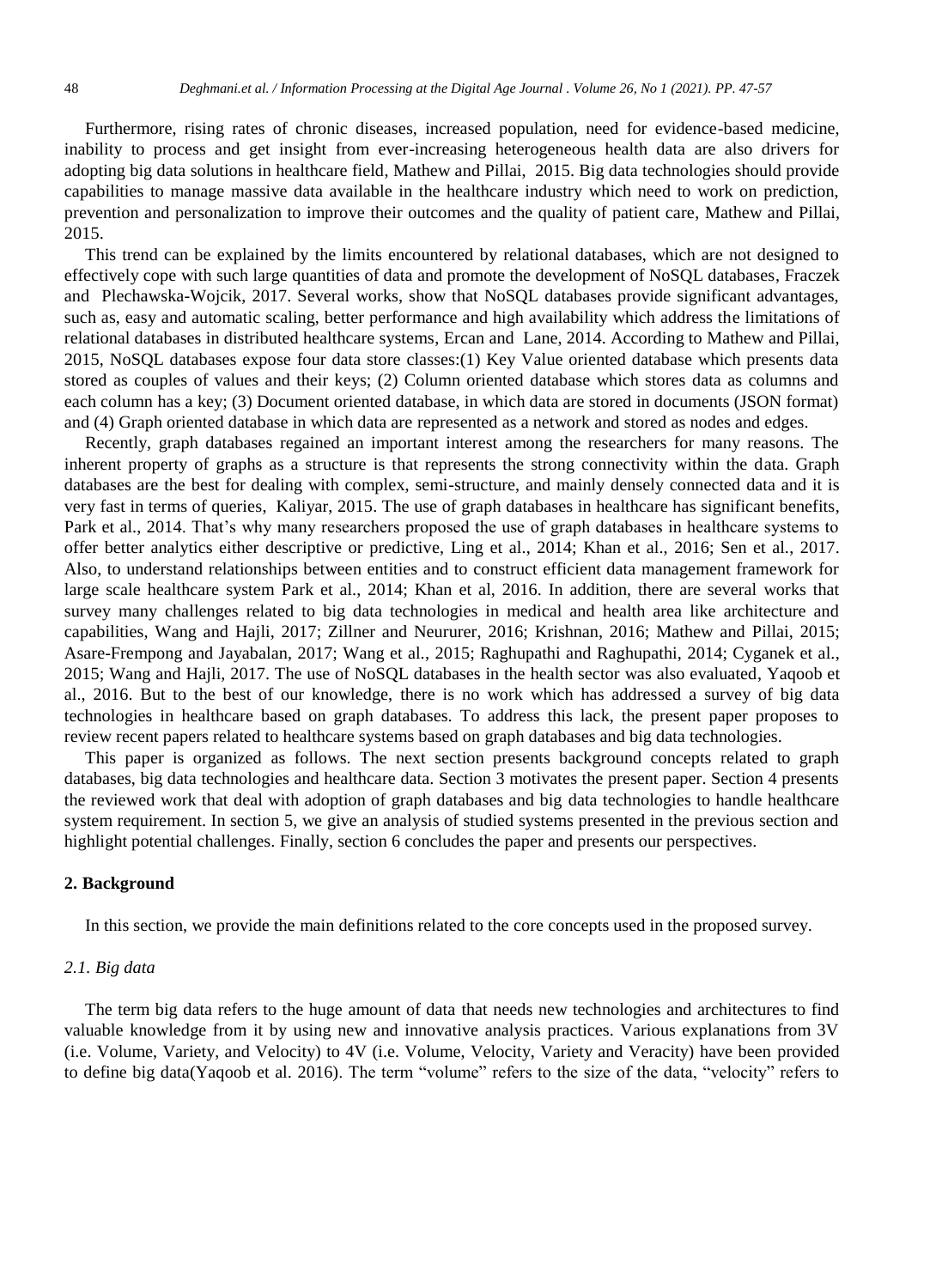the speed of incoming and outgoing data, and "variety" describes the sources and types of data. "Veracity" or "variability" as the fourth V; refers to the messiness and trustworthiness of data, Yaqoob et al., 2016. Big data is also defined by "Value" which refers to the worth of hidden insights inside big data.

To identify the potential benefits offered by big data, it is necessary to understand its architecture and component functionalities. As illustrated by the figure 1, big data architecture consists of a data-based logical framework that starts with data capture, proceeds via data transformation, and concludes with data consumption. According to Wang et al., 2015, this architecture is composed of five major layers:



#### Fig. 1. Big data Architecture

**Data layer:** This layer focus on data sources and content format. The data is divided into structured data, semi-structured data, and unstructured data. These data are collected from various locations, and will be stored immediately into appropriate databases, depending on the content format.

**Data aggregation layer:** It is responsible for handling data. Data will be processed by performing three steps: data acquisition, transformation, and storage. The goal of data acquisition is to read collected data. The transformation engine must be capable of moving, cleaning, splitting, translating, merging, sorting, and validating data. Finally, the data are loaded into the target databases such as Hadoop Distributed File Systems (HDFS) or in a Hadoop cloud for further processing and analysis.

**Analytics Layer:** This layer is responsible for processing all kinds of data and performing appropriate analyses. Data analysis can be divided into three components: Hadoop Map/Reduce, stream computing, and in-database analytics, depending on the type of data and the purpose of the analysis.

**Information exploration layer:** It generates outputs such as the various visualization reporting options, real-time monitoring of information, and meaningful business insights derived from the analytics platforms to users in the organization.

**Big data governance layer:** This layer is composed of Master Data Management (MDM), data life-cycle management, and data security and privacy management that emphasize how to harness data in the organization. The MDM is regarded as the processes, governance, policies, standards, and tools for managing data. Data is properly standardized, removed, and incorporated in order to create the immediacy, completeness, accuracy, and availability of master data for supporting data analysis. The data life-cycle management is the process of managing business information throughout its lifecycle, from archiving data, through maintaining data warehouse, testing and delivering different application systems to deleting and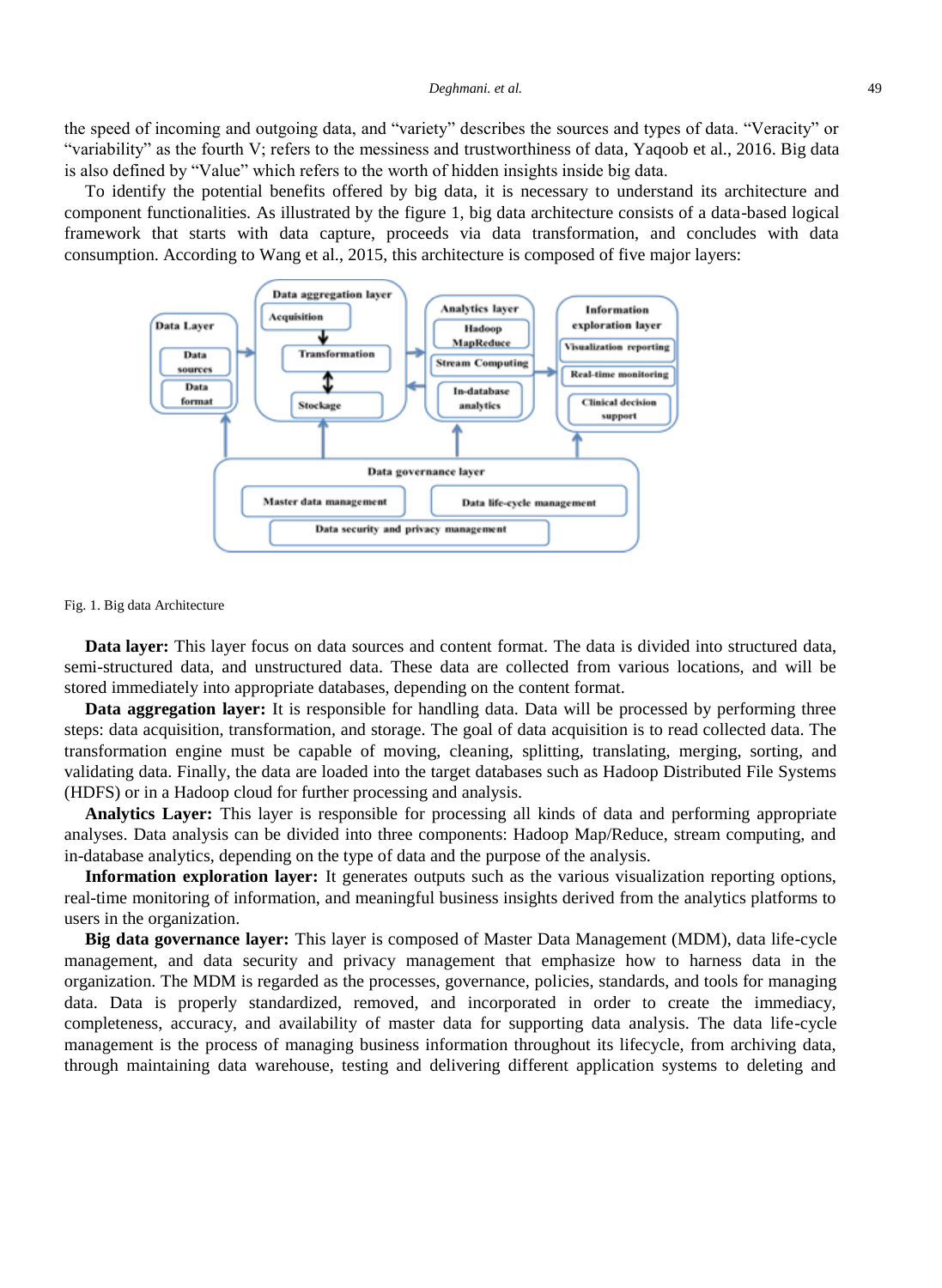disposing of data. Data security and privacy management is the platform for providing enterprise-level data activities in terms of discovery, configuration assessment, monitoring, auditing, and protection.

## *2.2. Healthcare data*

Healthcare information systems, social media and medical devices are some of the main providers of health data according to Zillner and Neururer, 2016; Asare-Frempong and Jayabalan, 2017. Healthcare social websites, such as "PatientsLikeMe†" are generating large sets of health data, by voluntarily sharing data about rare diseases or remarkable experiences with common diseases, Zillner and Neururer, 2016. Sensors such as glucose monitors or blood pressure monitors can provide some valuable insights about patients' health conditions, Asare-Frempong and Jayabalan, 2017. Data provided by hospital information system such as patients' demographics, medical records, lab results and medical images, cost and billing data constitute the Electronic Medical Record (EMR). EMR is defined as the record of the periodic care provided mainly by one institution, Ercan and Lane, 2014. EHR is defined as an electronic record that holds a patient's lifetime health-related information or a collection of EMRs for a single individual, Ercan and Lane, 2014. Consequently, health data are distributed, heterogeneous in terms of structure, feature and semantic which makes them particularly challenging to secure, to store, to process, to share and to analyze.

## *2.3. Big data in healthcare*

Several developments in healthcare sector, such as escalating healthcare costs, increased need for healthcare coverage, and shifts in provider reimbursement trends, trigger the demand for big data technologies in order to improve the overall efficiency and quality of care delivery, see Zillner andt Neururer, 2016. Accordingly, taking into consideration its complexity, heterogeneity, fast growing and size we need special tools to analyse it and we should consider healthcare data as big data. Such a situation imparts to healthcare data a 5Vs character ,Cyganek et al., 2015, namely:

**Volume:** When doctor's note stored as a text file is a few kilo bytes; a raw image requires a few megabytes and sophisticated diagnostic tools such as MRI‡ requires giga bytes. If such a volume size is multiplied by the number of test carried out in the hospital, we should be ready to deal with tera and peta bytes. According to Asare-Frempong and Jayabalan, 2017, the data amassed in the healthcare industry is about 500 petabytes by estimate in 2012.

**Velocity:** Health data is in motion; new information about patient is added, and some medical records are updated. Therefore, some smart analytic tools applied to EHR analysis require that the models will not be rebuilt from scratch when new data come, but it will be improved. The need to process data in real time coming from streaming data like Remote Patient Monitoring, data from sensor devices and Telemedicine, Mathew and Pillai, 2015.

**Variety:** The EHR include data with heterogeneous structures, i.e., on the one hand structured data in the form of standardized medical information, such as DICOM§, or using the ICD<sup>\*\*</sup> codes, but on the other hand the most valuable data could be found in unstructured data such as doctor's notes written in natural language, see Cyganek et al., 2015.

<sup>†</sup> http://www.patientslikeme.com/

<sup>‡</sup>Magnetic Resonance Imaging

<sup>§</sup>Digital imaging and communications in medicine

<sup>\*\*</sup>International Classification of Diseases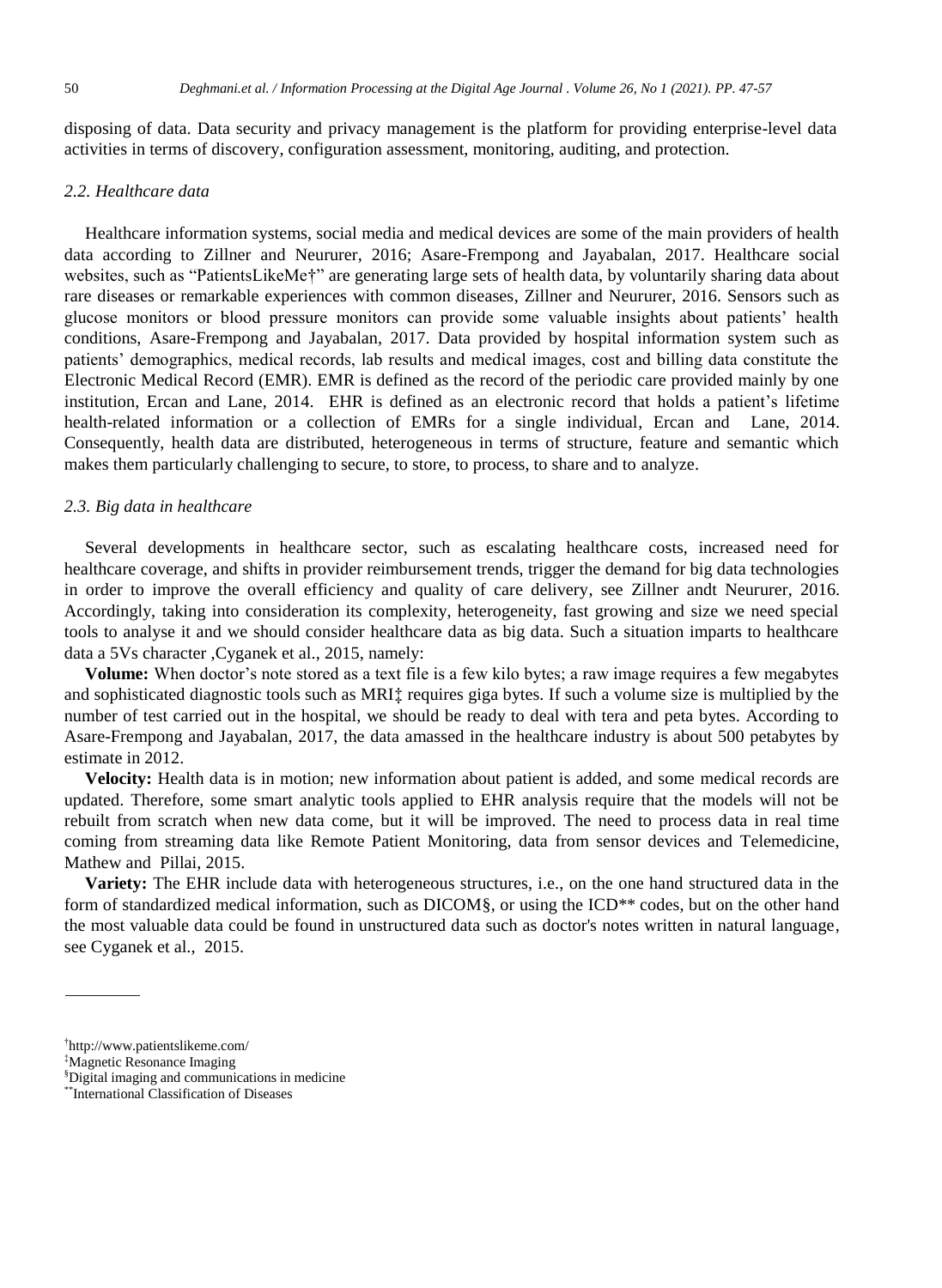**Veracity:** Data in the healthcare may be noisy and biased, and we may find abnormality as outliers. In addition, human errors are as important issue as well, due to the clinical mistakes and it consequences.

**Value:** Big data analytics tool deployment makes sense if it leads to healthcare improvement. Big data adoption in healthcare was not only to manage the massive health data, analytics of big data can be also applied in the diagnosis of diseases and in the treatment of illnesses, which makes the applications of big data analytics in healthcare a solution to improve the quality of care and allow advancing research in healthcare Zillner and Neururer, 2016; Krishnan, 2016.

Big Data technologies will definitely open new opportunities and enable breakthroughs related to, among the others healthcare data analytics addressing different perspectives: (i) descriptive to answer what happened, (ii) diagnostic to answer the reason why it happened, (iii) predictive to understand what will happen and (iv) prescriptive to detect how we can make it happen, Heinrich et al., 2016.

#### *2.4 Big data analytics capabilities in healthcare context*

The logical layers presented above would enable healthcare managers to understand how to transform the healthcare data from various sources into meaningful clinical information through big data implementations. In this context, big data analytics capability is defined as the ability to acquire, store, process and analyze large amounts of health data in various forms, and deliver meaningful information to users, Wang and Hajli, 2017. These capabilities are derived from the various design principles and functionalities of big data and are confirmed by the real-world use of big data in healthcare contexts. According to Wang et al., 2015, the main capabilities are described as follows:

**Traceability:** Traceability is the ability to track output data from all the system's IT components throughout the healthcare's setting units. Thus, big data can track information that is created by the medical devices in real time. This makes it possible to gather location, event and physiological information from each patient wearing the device. This information is deposited in NoSQL databases, for review by medical staff when needed.

**Unstructured data analytical capability**: An analytical process in a big data management system starts by acquiring data provided from both inside and outside the healthcare sectors. After unstructured data has been gathered across multiple healthcare units, it is stored in a HDFS and NoSQL database that maintain it until it is called up in response to users' requests. The ability to analyze unstructured data plays a pivotal role in the success of big data in healthcare settings since 80% of health data is unstructured.

**Analytical capability for patterns of care:** Analytical capabilities in healthcare can be used to identify patterns of care and discover associations from massive healthcare records, thus providing a broader view for evidence-based clinical practice.

**Decision support capability**: Decision support capability emphasizes the ability to produce reports about daily healthcare services to aid managers' decisions. In general, this capability yields shareable information and knowledge such as historical reporting, executive summaries, drill-down queries and time series comparisons. Such information can be utilized to provide a comprehensive view to detect advanced warnings for disease surveillance and to develop personalized patient care.

**Predictive capability:** Predictive capability is the ability to apply diverse methods from statistical analysis, modeling, machine learning, and data mining to both structured and unstructured data to determine future outcomes. Predictive capabilities can reduce the degree of uncertainty and enable managers to support preventive care. The Texas Health Harris Methodist Hospital Alliance, for example, analyzes information from medical sensors to predict patients' movements and thus provide needed services more efficiently, Wang et al., 2015.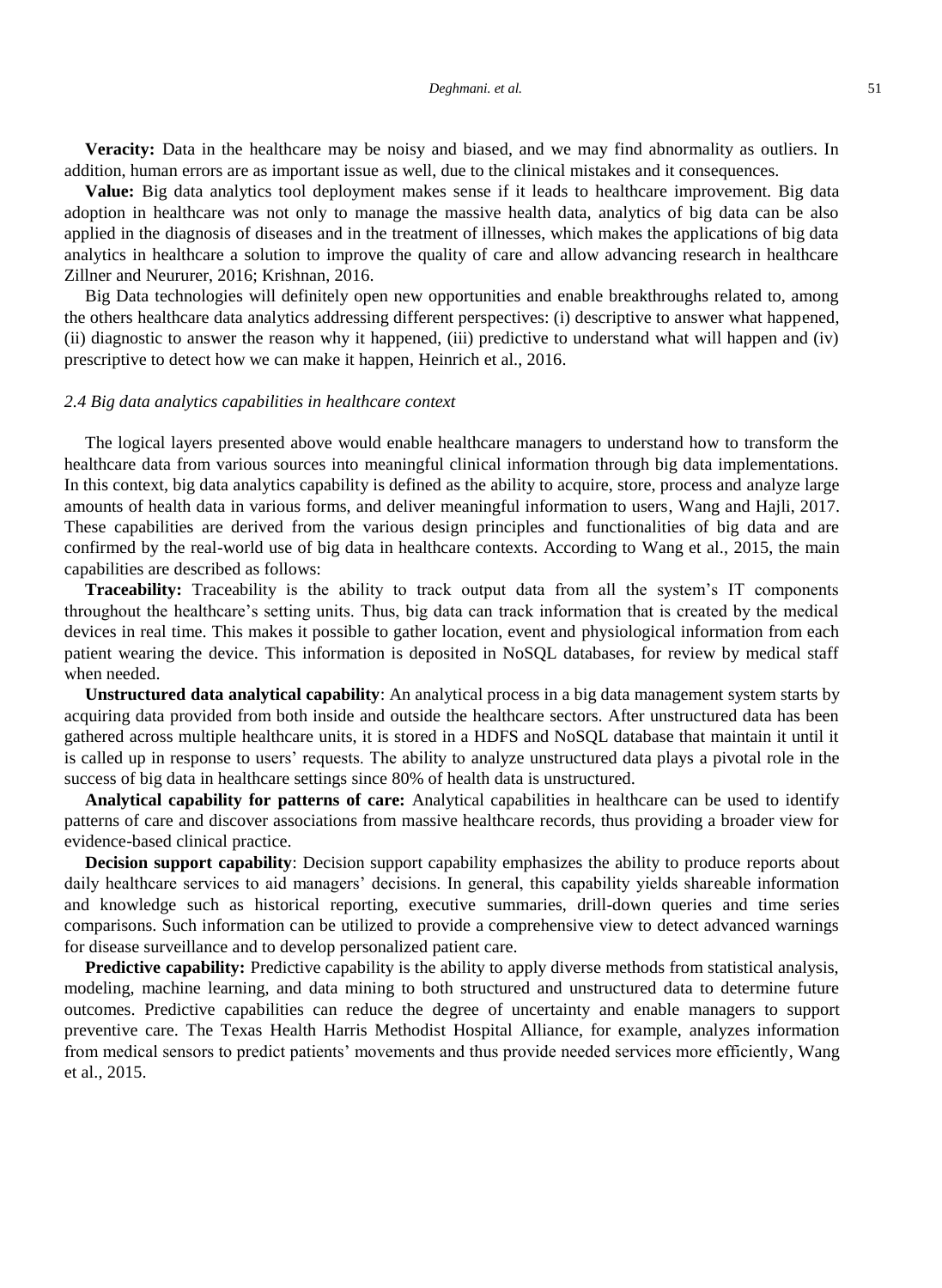#### *2.5 Big data based on graph databases*

Despite Relational Database Management System (RDBMS) is the most popular and used in academic research, as well as industrial setup, graph databases regained interest among the researchers Kaliyar, 2015. Indeed, there has been developed a large number of systems for handling graph-like data like; social, biological, and other network.

Graph databases are the best for dealing with complex, semi-structure, and densely connected data. Generally, graph databases are useful when we are more interested in relationships between data than in the data itself, Angles, 2012. Graph database can traverse any number of relationships between entities, and they are efficient in retrieving relevant information after scouring several entities and relationship††. In the last time, there has been an increasing work on graph databases; from the current implementations, there are Neo4j, Allegro Graph, DEX, Hyper Graph DB, Infinite Graph and Sones.

According to Angles, 2012, a set of features is proposed in the literature in order to evaluate the data model provided by each graph database, that can be summarized as follows:

**Graph data structures:** the data structure of graph databases is defined around the notions of graphs, nodes and edges. There are four graph data structures; simple graphs, hyper graphs, nested graphs and attributed graphs, Angles, 2012. The basic structure is a simple flat graph defined as a set of nodes (or vertices) connected by edges. Nodes in graph may represent heterogeneous entities. A Hyper graph extends this notion by allowing an edge to relate an arbitrary set of nodes (called a hyper edge). A nested graph is a graph whose nodes can be themselves graphs (called hyper nodes). Attributed graphs are graphs where nodes and edges can contain attributes for describing their properties. Simple graph and attributed graph are the most supported by graph databases. Other features are considered which are directed or undirected edges, labeled or unlabelled nodes/edges, and attributed nodes/edges (i.e., edges between edges are possible). Graph data modeling can represent entities, properties and relations at both instance and schema levels.

**Query languages:** There is not proposal for a standard query language for graph databases. Some of the graph databases support predefined languages, such as Allegro Graph that supports SPARQL the standard query language for RDF; In contrary Neo4j is developing Cypher, a query language for property graphs.

**Integrity constraints:** Integrity constraints are general statements and rules that define the set of consistent database states, or changes of state, or both. However, integrity constraints are poorly studied in graph databases.

#### **3. Motivation of graph databases in healthcare**

According to Kaur and Rani, 2013, NoSQL databases enable programmers to model the data closer to the format used in their application domain. Graph databases which stores data as nodes and edges are the most appropriate NoSQL databases to model data in health care because these data contain as many relations between them as the amount of data themselves.

Healthcare systems based on graph databases provide a holistic and unified view of health data which helps doctors to diagnose and to predict diseases more quickly; consequently graph databases face an important big data challenge which is the data representation, Kaur and Rani, 2015; Ling et al., 2014.

Graph databases serve as multiple de-normalized tables which can avoid generating and replicating a large number of tables, thus reducing complexity in a database and enhancing data accessibility, Park et al., 2014. In addition, they have an intuitive query structure which facilitates the management, user validation, and

<sup>††</sup> <https://www.techopedia.com/2/31969/trends/big-data/graph-databases-a-new-way-of-thinking-about-data>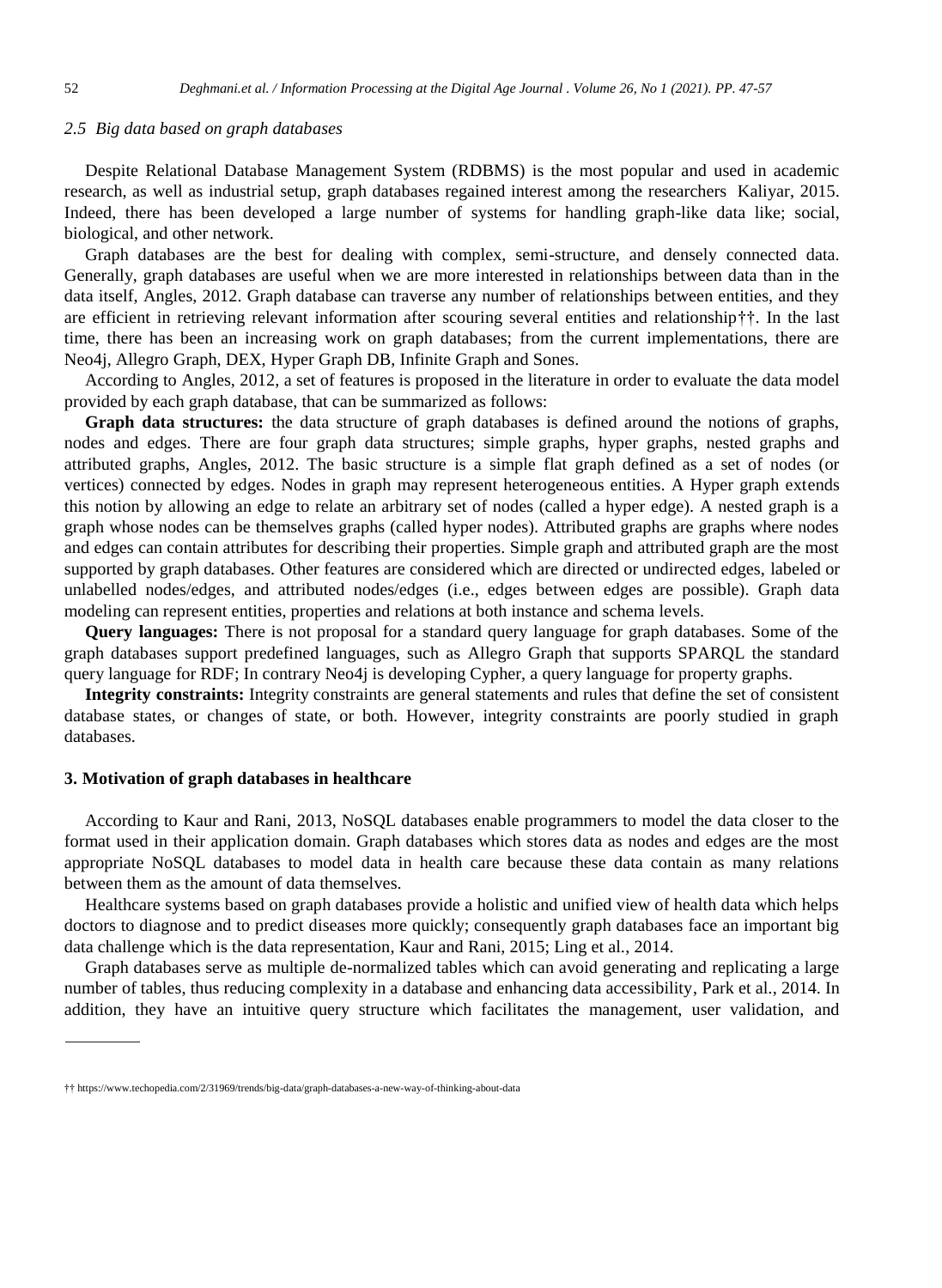exploration of the analytic intent of the query Park et al., 2014. Directly ,they can handle a wide range of queries that would otherwise require deep join operations in normalized relational tables, and performs well for some queries such as those supporting relationship mining, Park et al., 2014.Graph databases are also recommended to represent the temporal ordering of events while this type of queries is complex in relational database; for example a trajectory of patient's diseases, which is a set of records put together in chronological sequence, Sen et al., 2017

## **4. .Surveyed papers**

Among the research work on big data, we have selected those exploiting graph databases in order to ensure above mentioned big data capabilities by storing, visualizing and analysing massive healthcare data. The first published works date from 2014, that's why the adoption of graph databases in healthcare sector is fairly recent. These works can be classified into three groups according to their objectives, namely, descriptive analytics, predictive analytics; preventive medicine and Large Scale Healthcare System. Descriptive analytics provides the ability to describe the data in summary from for exploratory insights and to answer "what has happened in the past?" questions. Predictive analytics allow users to predict or forecast the future for a specific variable, based on the estimation of probability, see Wang and Hajli, 2017. Preventive medicine is to take appropriate measures when identifying individuals having risk of developing a disease, see Khan et al., 2016 and Large Scale Healthcare System that refers to a system ensuring both of efficient data management and data services Park et al., 2014.

## *4.1. Descriptive and predictive analytics: GEMINI (Ling et al. 2014)*

**Objective:** The objective of GEMINI is to respond to predicative tasks such identifying patients at high risk of developing heart disease in the near future, or predicting the probability that patients would re-admit into hospital within 30 days.

**Data and structuring:** GEMINI extracts clinical data from the CCDR<sup>‡‡</sup> of the national university hospital which has structured sources containing EMR. To interpret the unstructured data, GEMINI uses a well-known medical knowledge base UMLS<sup>§§</sup> and NLP engines.

**Architecture of framework:** The system consists of two components: PROFILING and ANALYTICS. The **PROFILING** component extracts data of each patient from various sources and stores them as information in a patient profile graph. The patient profile graph provides a holistic and unified view of a patient's clinical data. The **ANALYTICS** component analyses the patient profile graphs to infer implicit information and extract relevant features for the prediction tasks.

### *4.2. Descriptive analytics and preventive medicine*

*Framework to understand chronic disease progression (Khan, Uddin, et Srinivasan 2016)*

**Objective:** The aim of the framework is to understand chronic disease progression in order to enable stakeholders making preventive measures.

**Data and structuring:** Hospitals, during the course of patient's admission and upon discharge, report the

<sup>‡‡</sup>Computerized Clinical Data Repository

<sup>§§</sup>Unified Medical Language System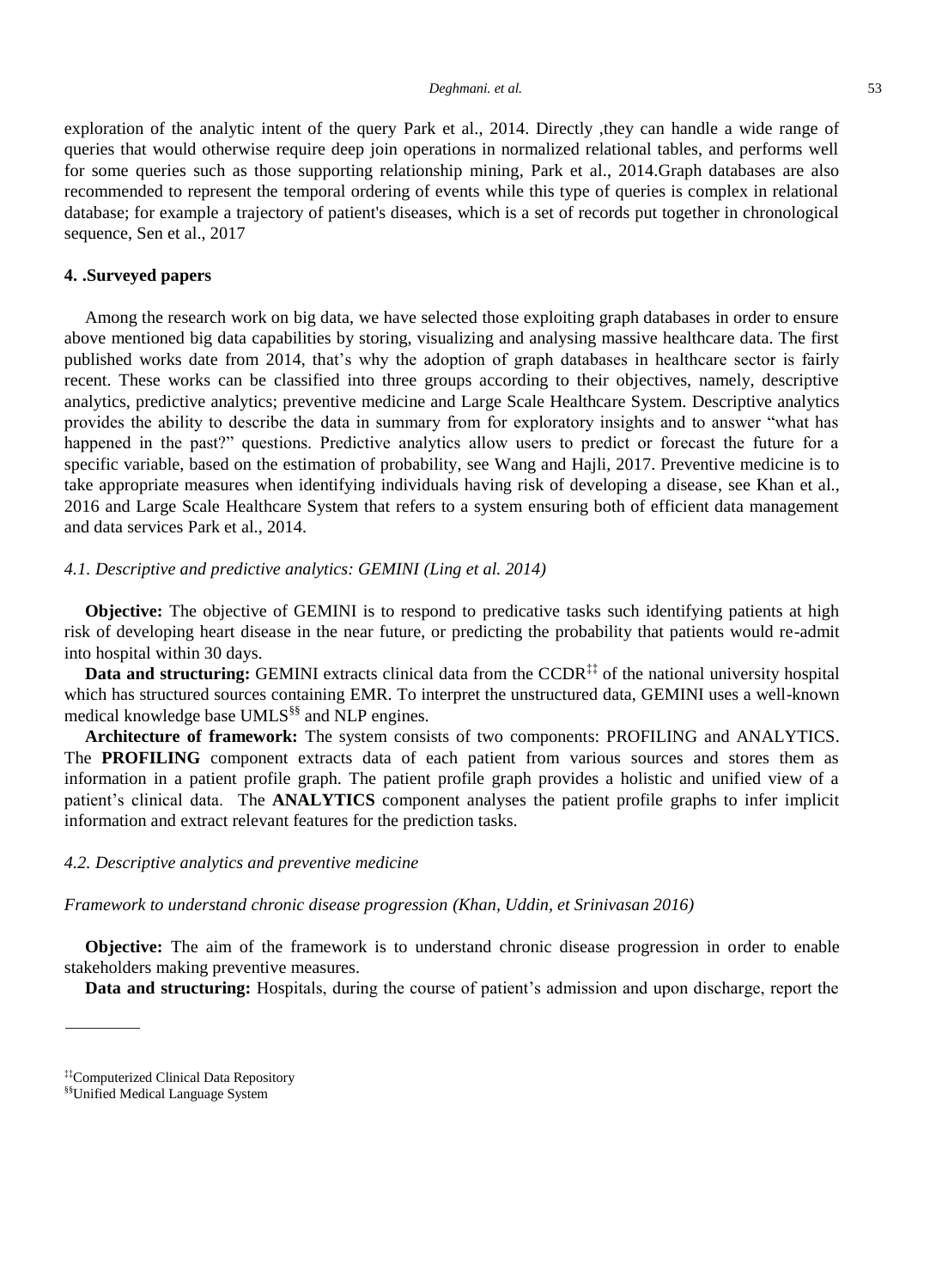detailed information in standard format to government departments and respective private health funds. In order to find the health trajectory of chronic disease patients and assess potential risk of developing disease for new patients, patients' admission records are analysed including length of stay; diagnose information, itemwise billing codes and patient's Diagnosis Related Group for each admission episode. The next step is to understand the semantics of the admission data and utilize them to develop a network that can represent the trajectory of chronic disease patients.

**Architecture of framework:** The framework is divided in 3 parts:

a. Part "a" collects and analyses patients' admission records and then understands the semantic of the admission data;

b. Part "b" creates baseline network to find patients' trajectory. This network represents typical sequence of diagnoses and comorbidity of chronic disease patients. The first phase of creating this network is Patient filtering which is essentially identifying chronic disease patients. And then statistical aggregation generates a graph of chronic disease patient's typical health trajectory based on admission history of chronic disease patients;

c. Part "c" finds the similarity between the Baseline Network of patients with chronic conditions and medical history of a new patient (not diagnosed with chronic disease). The method is named as Longitudinal Distance Matching, which uses sequential phases of rule-based, graph theory and social network analysis methods.

#### *Portinari (Sen et al. 2017)*

**Objective:** Portinari has as aim to explore and visualize future trajectories of patients who have undergone a specific sequence of screening exams in order to personalize cervical cancer screening and consequently reducing the number of cancer cases.

**Data and structuring:** Data is extracted from a socio-technical system for cervical cancer which is a system that identifies automatically individuals at risk of developing the disease and invites them for a screening exam; and available in the form of events in the life of patients stored in transaction records. In cervical cancer screening an event corresponds to attendance to exam, such as a Human Papilloma Virus, test along with a date and type of diagnosis.

**Architecture of framework:** The framework is divided in two components, namely:

Graph database of screening events: The events are transformed from transaction records into sequences of connected events for individual patients in a graph database implemented in Neo4J

Portinari: It is a web-based data exploration tool, to explore and visualize individual trajectories by querying the graph database. Portinari automatically generates future trajectories of patients who underwent the input sequence of exams and diagnosis by matching similar patients in the graph database. Portinari visualizes the outcome as a Sankey Diagram.

*4.3. Large Scale Healthcare System: Framework for efficient data management and data services (Park et al. 2014)*

**Objective:** Authors aimed to construct healthcare graph database; from a normalized relational database using the proposed "3NF Equivalent Graph" (3EG) transformation and to evaluate the performance of queries that require deep join operations over a relational database and its equivalent graph representation.

**Data and structuring:** Data are stored in 3NF relational healthcare database.

**Architecture of framework:** it consists of 3EG transform which is a graph database design rationale that constructs a graph database from an existing normalized database based on a group of conversion rules.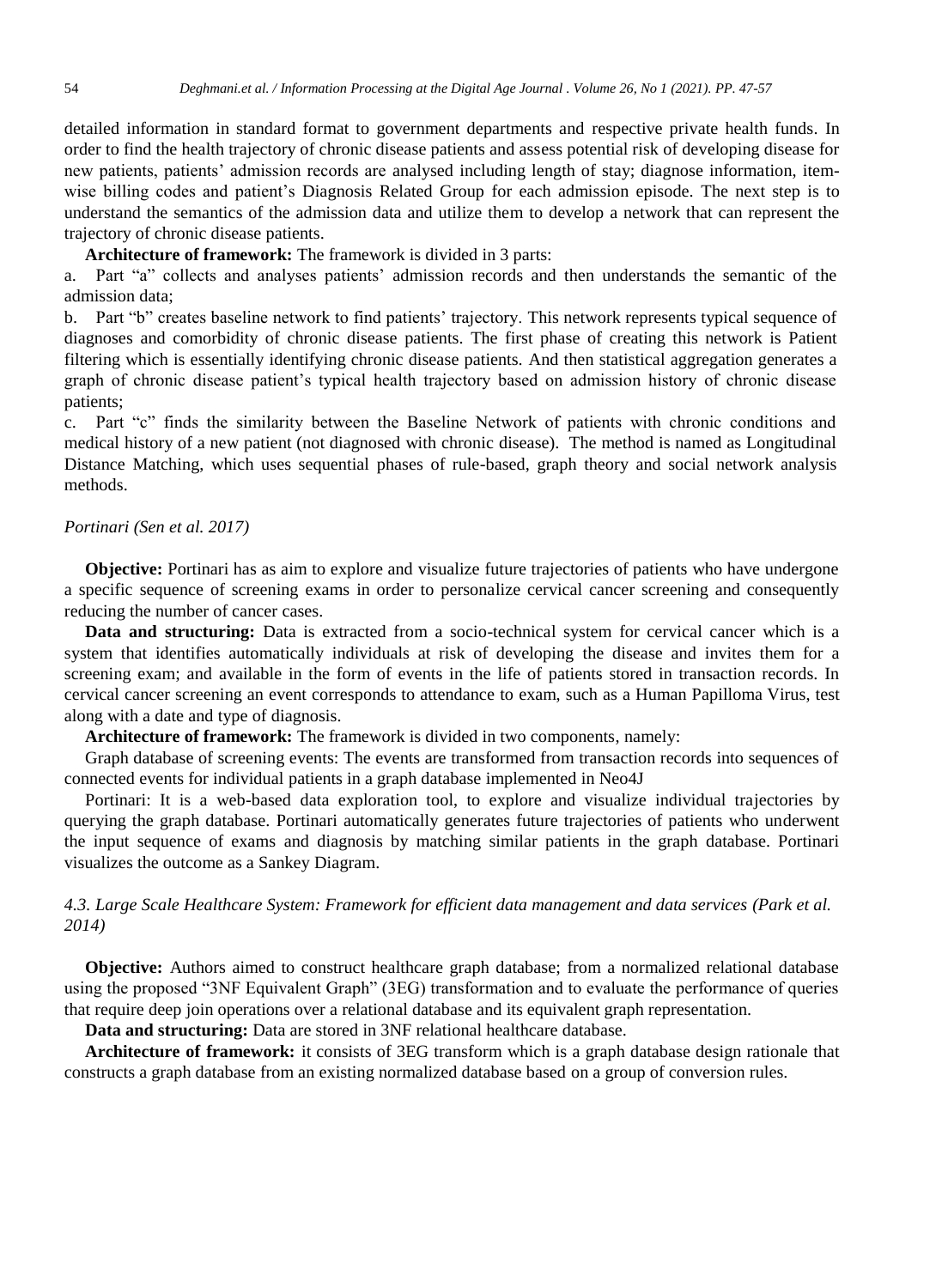## **5. Analysis and discussion**

Table 1 presents a comparison between healthcare's systems presented in section 4, based first on the objective of each work. Then, they are analysed according to the proposed architecture of big data; taking into consideration all the layers presented in section 2 except big data governance layer. At last, the systems were compared according to the structure of the graph.

Table 1. Comparison between healthcare systems based on graph database and big data technologies.

|                                  |                                      | (Ling et al.<br>2014)    | (Khan,<br>Uddin, et<br>Srinivasan<br>2016) | (Sen et al.<br>2017)    | (Park et al.<br>2014)                |
|----------------------------------|--------------------------------------|--------------------------|--------------------------------------------|-------------------------|--------------------------------------|
| Objective                        |                                      | Predicative<br>analytics | Prevention of<br>chronic<br>diseases       | Prevention<br>of cancer | Large scale<br>healthcare<br>systems |
| Data structure                   | Structured data                      | $\times$                 | $\times$                                   | $\times$                | $\times$                             |
|                                  | Unstructured data                    | $\times$                 |                                            |                         |                                      |
| Data sources                     | <b>EMR</b>                           | $\times$                 | $\times$                                   | $\times$                | $\times$                             |
|                                  | Social networks                      |                          |                                            |                         |                                      |
|                                  | Captured data                        |                          |                                            |                         |                                      |
| Data<br>transformation           | <b>NLP</b>                           | $\times$                 |                                            |                         |                                      |
| Data storage                     | Graph data<br>base management system |                          |                                            | Neo4j                   | Neo4j                                |
| Data analysis                    | Hadoop Map Reduce                    | $\times$                 |                                            |                         |                                      |
|                                  | Stream processing                    |                          |                                            |                         |                                      |
|                                  | In-database analytics                |                          |                                            |                         |                                      |
| Information<br>exploration layer | Visualization reporting              | $\times$                 | $\times$                                   | $\times$                |                                      |
|                                  | Real-time monitoring                 |                          |                                            |                         |                                      |
|                                  | Clinical decision support            |                          |                                            |                         |                                      |
|                                  | Simple graph                         | $\times$                 | $\times$                                   | $\times$                | $\times$                             |
|                                  | Hyper graph                          |                          |                                            |                         |                                      |
|                                  | Nested graph                         |                          |                                            |                         |                                      |
| Graph                            | Attributed graph                     | $\times$                 | $\times$                                   | $\times$                | $\times$                             |
| Data                             | Node Labelled                        |                          |                                            |                         |                                      |
| Structure                        | Node attribution                     |                          | $\times$                                   | $\times$                |                                      |
|                                  | <b>Edge Directed</b>                 | $\times$                 | $\times$                                   | $\times$                |                                      |
|                                  | Edge Labelled                        | $\times$                 |                                            | $\times$                |                                      |
|                                  | Edges attribution                    |                          | $\times$                                   | $\times$                |                                      |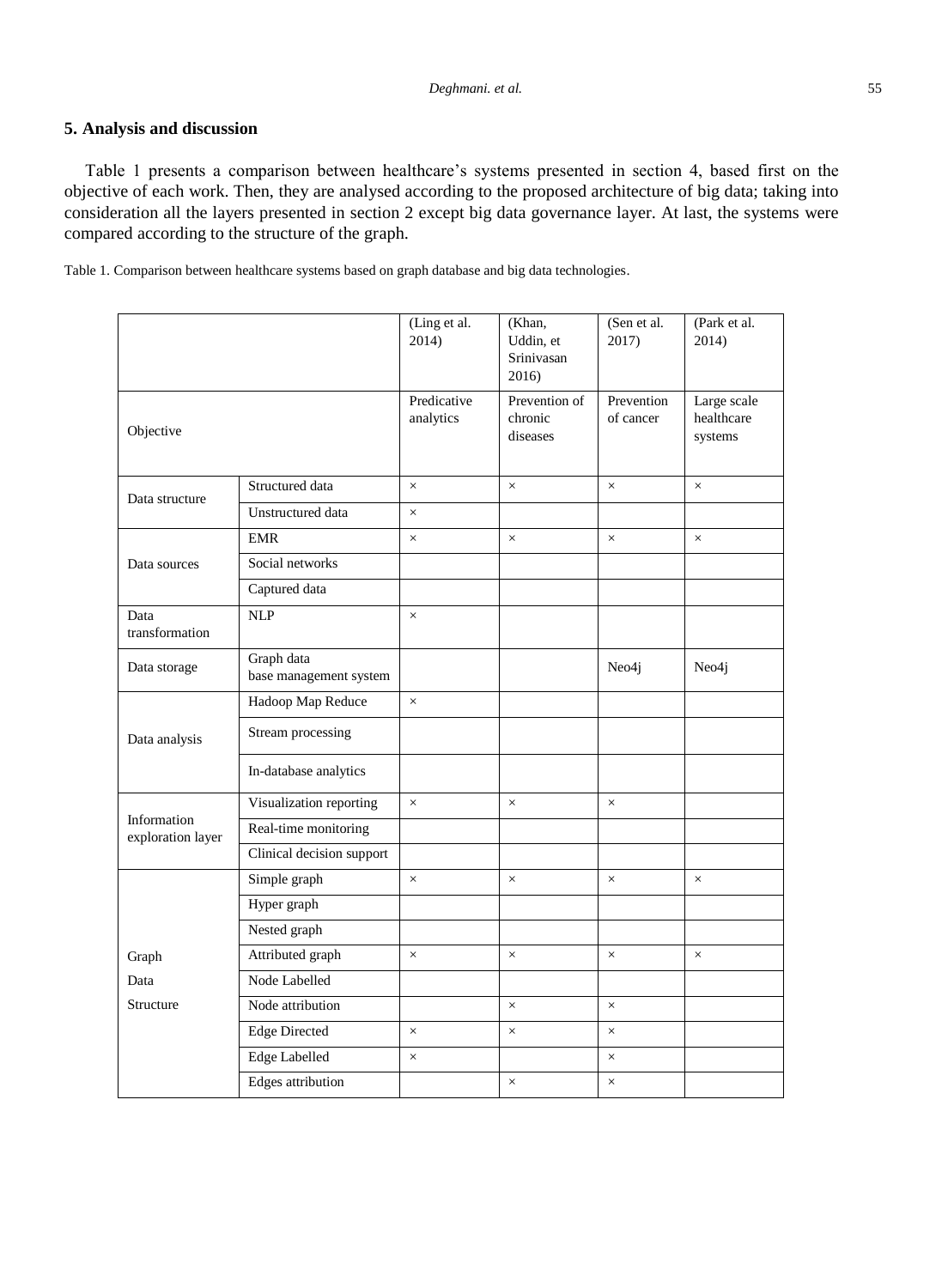By analysing Table 1, we draw the following conclusions:

- All the papers exploit structured data provided by EMR systems because it contains efficient and reliable data from which valuable information can be extracted.
- Ling et al., 2014 exploited unstructured data from doctor's notes. Due to the complexity of this data, authors used several NLP techniques and UMLS dictionary to understand it and to construct the patient's profile graph from this data and had to manage some limitations such as ambiguous mappings, missing mappings and relationships.
- Despite the existence of so much graph database management system, Neo4j is the most used because of many reasons. Neo4j is open source; it has an API and a query language (Cypher) so it is easy to handle and to query the database.
- Most of the works presented a visualization reporting as an output which is very helpful for doctors to draw conclusions about their patients and to predict future events. But the only visualisation was network graph for individuals or events when other dashboards may help a lot in statistic mostly for predictive tasks.
- None of the papers presented a real-time monitoring or clinical decision support which may be beneficial and helpful for descriptive analytics, predicative analytics and preventive medicine by sending notifications for patients having risk for developing a disease for example or determining the appropriate exam or medication.
- All of the papers opt for simple and attributed graph because those two types of graph are supported by most of graph databases management systems.
- Relationships in health data is as important as nodes, it contains relevant information that's why many papers presented directed edges with attributes and labels.

#### **6. Conclusion**

The main contribution of this paper is to initiate a gap analysis related to graph databases and big data technologies in the healthcare area. In this sense, the first published works date from 2014, that's why adoption of graph databases in the healthcare sector is fairly recent, despite the benefits it gives, the research is not completed.

The analysed papers raised some big data solutions in healthcare like descriptive and predictive analytics, preventive medicine and implementing large-scale system. However, there are other aspects, either in big data or healthcare area, are not yet tackled in the context of graph databases which may be the topic of future work, such as prescriptive analytics. This analysis requires the combination of optimization, machine learning, simulation and heuristics-based predictive modelling technique. The prescriptive analysis aims mainly to offer the optimal solutions or possible courses of action to help users understand what to do in the future while predicting risk of developing a disease, Wang and Hajli, 2017.

#### **References**

Angles, Renzo. 2012. « A Comparison of Current Graph Database Models ». In , 171‑77. IEEE. https://doi.org/10.1109/ICDEW.2012.31. Asare-Frempong, Justice, et Manoj Jayabalan. 2017. « Exploring the Impact of Big Data in Healthcare and Techniques in Preserving Patients' Privacy », 8 août 2017. http://paper.ijcsns.org/07\_book/201708/20170819.pdf.

Cyganek, Boguslaw, Manuel Grana, Andrzej Kasprzak, Krzysztof Walkowiak, et Michal Wozniak. 2015. « Selected aspects of electronic health record analysis from the big data perspective ». In , 1391–96. IEEE. https://doi.org/10.1109/BIBM.2015.7359881.

Ercan, Mehmet Zahid, et Michael Lane. 2014. « Evaluation of NoSQL databases for EHR systems », décembre 2014.

Fraczek, Konrad, et Malgorzata Plechawska-Wojcik. 2017. « Comparative Analysis of Relational and Non-relational Databases in the Context of Performance in Web Applications ». In Beyond Databases, Architectures and Structures. Towards Efficient Solutions for Data Analysis and Knowledge Representation, édité par Stanisław Kozielski, Dariusz Mrozek, Paweł Kasprowski, Bożena